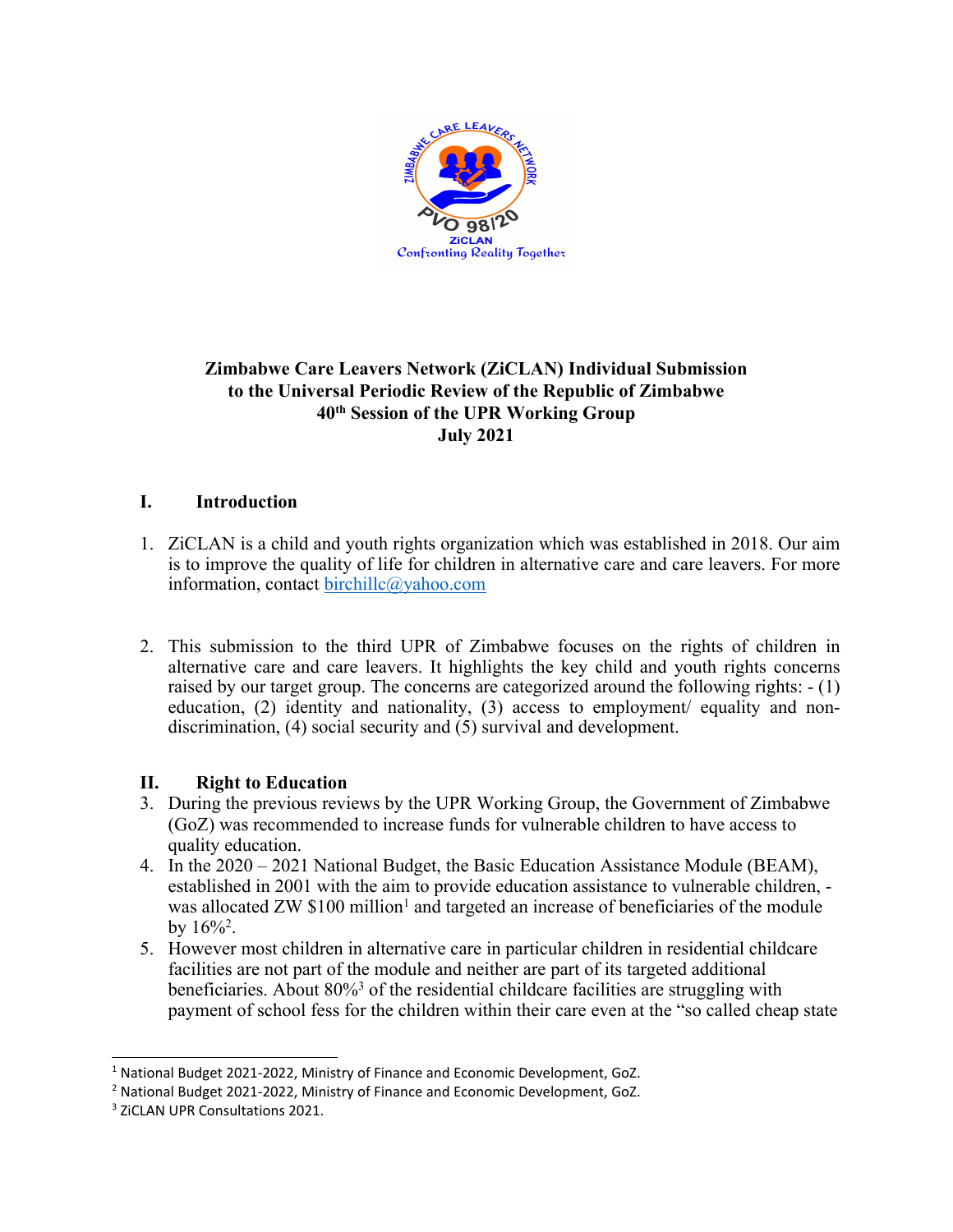schools". Taking into consideration that 55%<sup>4</sup> of children in residential care are girls, thus affects even more the girl-child. Some children in residential care have been sent back home even at governmen<sup>t</sup> schools for non-paymen<sup>t</sup> of school fees.

- 6. Public examination candidates or students, who are writing their Ordinary and Advanced level exams are required to pay an examination fee. The BEAM paymen<sup>t</sup> only caters for primary and secondary school fees and does not cover other costs such uniforms, stationery and examination fees. We commend the GoZ for cushioning public candidates by paying 30%<sup>5</sup> of the examination fees per subject and leaving 70% to the student. Most residential care facilities have inadequate funds to cover the 70% of the fee as they have almost 15 plus children in need for such payments, and furthermore some writing more subjects about 9-12.
- 7. The GoZ acknowledges in their UPR mid-term repor<sup>t</sup> 6 the need to increase budget allocation for education, including BEAM. The GoZ further acknowledged the need to strengthen scholarships for vulnerable children across the country. However, this has not been implemented effectively due to resource constraints in the country and lack of prioritization by governmen<sup>t</sup> to address children'<sup>s</sup> rights to education, especially those in alternative care.
- 8. The GoZ has established various safety nets for the most disadvantaged/vulnerable young people who would want to progress to higher and tertiary education. Programs like the National and Presidential Scholarship Program, Ministry of Public Service tuition fee paymen<sup>t</sup> among other have been established. However for children and or young people who have left alternative care in residential care and foster care known as care leavers barely have the chance to progress to higher and tertiary education. During the oral evidence in the Parliament of Zimbabwe<sup>7</sup>, 'only the talented at school are supported by GoZ for paymen<sup>t</sup> of only tuition fee at universities' 8 . Most care leavers are not progressing beyond Ordinary Level and or Advanced Level because of lack of adequate or no suppor<sup>t</sup> from the state. Only 3% of care leavers have received state suppor<sup>t</sup> for higher and tertiary education out of the 368 care leavers. 9 Furthermore BEAM only cover school fees for primary and secondary education.

### **Recommendations**

- 9. We recommend the Government of Zimbabwe to:
	- $\bullet$  **Allocate adequate funds towards the Basic Education Assistance Module and include children in alternative care in particular from residential care as targeted beneficiaries within the module.**
	- **Create <sup>a</sup> dedicated fund for the payment of examination fees which is accessed by vulnerable children including children in alternative care and care leavers.**
	- **Establish an Aftercare Fund which will also cater for the educational needs for care leavers.**

8 Ibid

<sup>4</sup> Ministry of Public Service, Labor and Social Welfare, Department of Social Development, presentation on the Financing Alternative Care Dialogue, 14 December 2020.

<sup>5</sup> Ministry of Primary and Secondary Education Circular <sup>9</sup> of <sup>2021</sup>

<sup>6</sup> GoZ UPR Report

<sup>7</sup> [www.parly.gov.zw/hansard/14](http://www.parly.gov.zw/hansard/14%20July2020) July2020.

<sup>&</sup>lt;sup>9</sup> ZiCLAN Report on the Care Leavers Conference, January 2019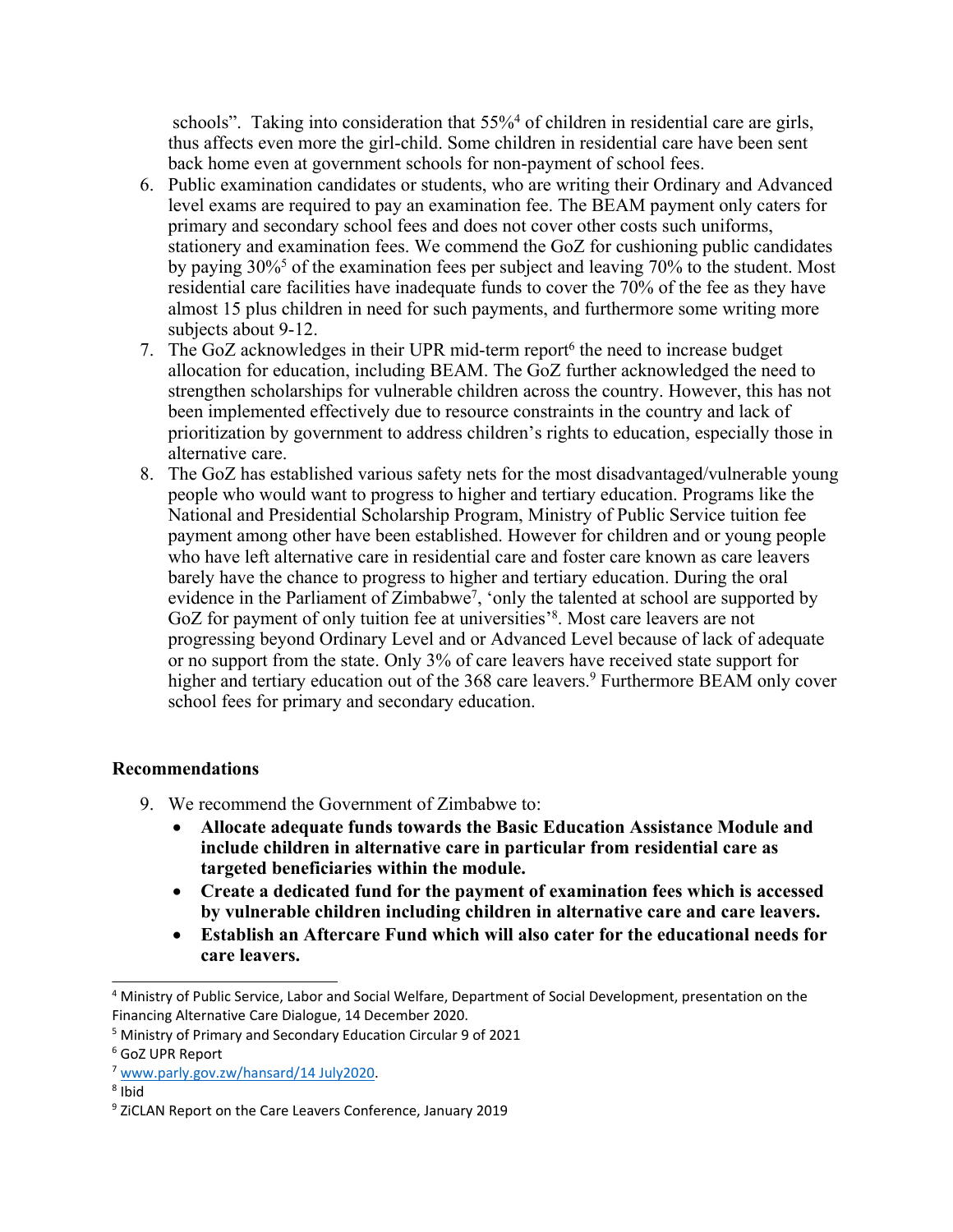**Have affirmative action that assist care leavers to access Technical, Vocational, Educational Training and higher education including in the Presidential and National Scholarship Program.**

## **III. Right to Identity and Nationality**

- 10. The Births and Deaths Registration Act and the Constitution of Zimbabwe section 81 notes the right for every person to have vital documents like birth and death certificates, national identity card, passpor<sup>t</sup> among other registration documents.. Notwithstanding, many children do not have birth certificates throughout the country including those in alternative care, and in particular children in residential childcare facilities.
- 11. Some efforts have been made through the mobile birth registration done by two governmen<sup>t</sup> ministries, to issue birth certificates for children in residential care. The exercise saw many children being issued with short/ abridged birth certificates. Still there are children in residential care and care leavers who do not have birth certificates. This deprives children and care leavers from enjoying their rights especially, to identity, nationality, voting, and access to education even participation in extracurricular activities like sports, and access to descent work among other deprivations.
- 12. The Children'<sup>s</sup> Act Chapter 5:06 (2016) and the National Residential Child Care Standards (2010) stipulates that social workers should timely take birth certificates for children who would be placed in residential care. But, for many children and care leavers this is not the case, as their birth certificates were taken after months and mostly after years, while the child lives at the residential childcare facilities without <sup>a</sup> birth certificate. The lack of <sup>a</sup> timely acquiring of the document has been attributed to the work-load of the GoZ'<sup>s</sup> social workers, as the main obstacle. Some care leavers testified that their birth certificates were taken when they were 17 or 18 years old, while they entered care at the age of 2 and 3 years<sup>10</sup>. ZiCLAN up to date has assisted more than 21 care leavers to take their birth certificates at different ages beyond 18 years and females were 16 out of the  $21^{11}$ .

### **Recommendations**

- 13. We recommend the Government of Zimbabwe to:
	- $\bullet$  **Ensure timely acquisition of birth certificates for all children including those in alternative care**
	- **Carry out mobile birth registration at least twice <sup>a</sup> year throughout the country also targeting children in residential care and care leavers.**
	- $\bullet$  **Ensure that children do not exit alternative care especially residential care without vital registration documents like birth certificates and national identity cards.**

<sup>10</sup> ZiCLAN UPR Consultations 2021

<sup>&</sup>lt;sup>11</sup> ZiCLAN's Annual Working Reports 2019 and 2020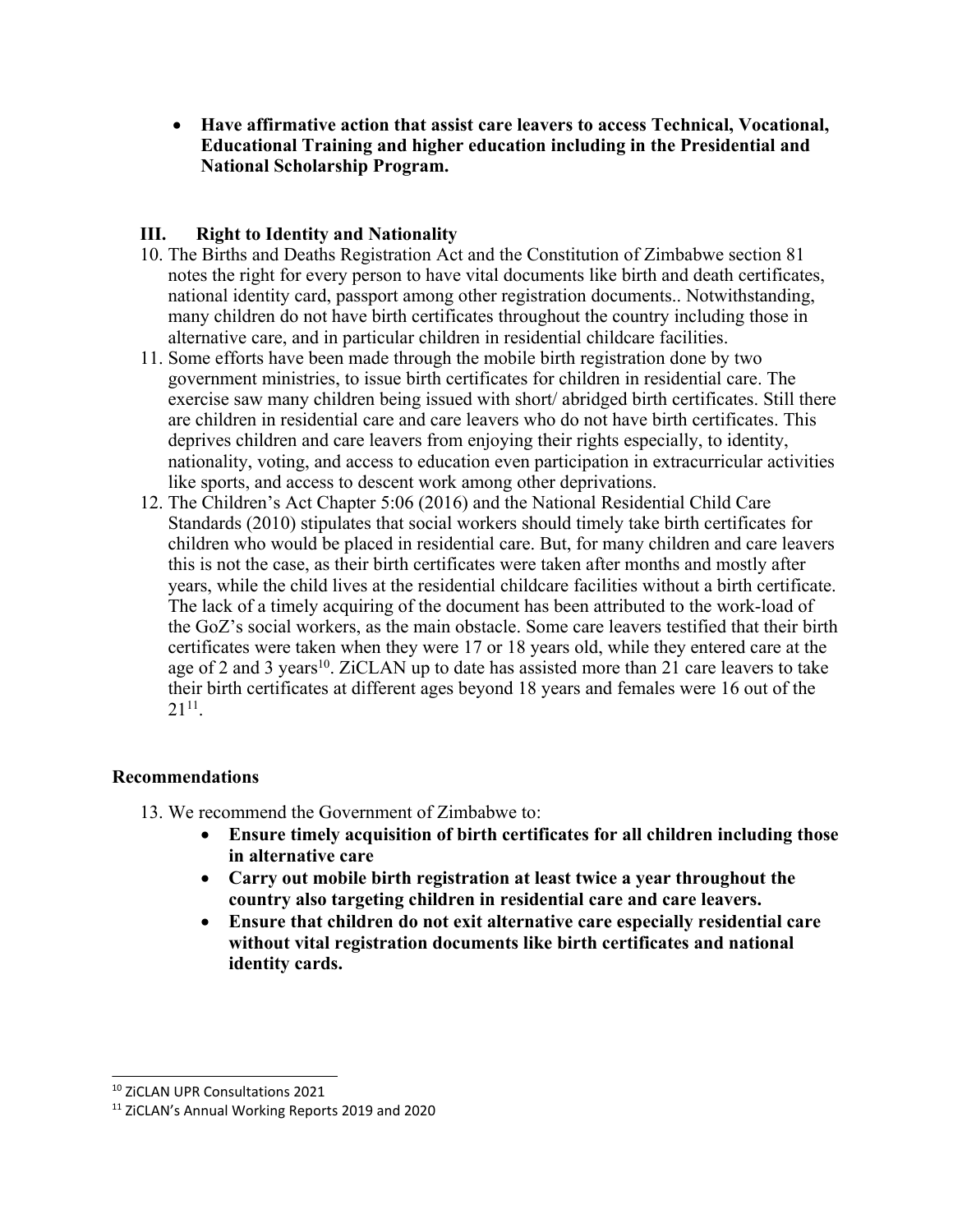### **IV. Right to Equality and Non-discrimination and access to fair and equal opportunities to employment**

- 14. The security sector which includes the military Zimbabwe Defense Forces (ZDF) with two organs namely, Zimbabwe National Army (ZNA) and Air Force of Zimbabwe (AFZ), Zimbabwe Republic Police among other organizations recruit yearly and in large numbers. The National Employment Act and other national and international instruments on labor and employment opportunities, note that the principle of equality and nondiscrimination and access to fair and equal opportunities to employment should be offered to everyone.
- 15. However ZDF'<sup>s</sup> two organs states as one of its requirements for anyone to be considered for employment is a long birth certificate<sup>12</sup>. A long birth certificate contains the full information of the child, village of origin, birth place/ city and the parents of the child, while <sup>a</sup> short/abridged have only the name, surname, date of birth and birth city of the child. Almost 80% of care leavers and arguably children in alternative care in particular residential care and foster care have short/abridged birth certificates<sup>13</sup>. Both children and care leavers are being discriminated, treated unfairly and not given access to employment opportunities within the ZNA because of having <sup>a</sup> short/abridged birth certificate. In June, 2021, 23 care leavers, 16 females and 7 males failed to pu<sup>t</sup> their Curriculum Vitae for consideration because of their birth certificates<sup>14</sup>. The call for recruitment<sup>15</sup> of the AFZ which had been advertised was however cancelled this year. This year, the ZNA had two separate adverts, one for general soldiers, while the other one for cadets (professionals). Many care leavers with short/abridged birth certificate did not apply to the latter call as they had already being discriminated and denied access to fair employment opportunity by the former call.
- 16. The lack of recognition, stigmatization and discrimination of people with small/abridged birth certificates including most children in residential childcare facilities and care leavers is also <sup>a</sup> systematic problem in Zimbabwe and not only entrenched within the ZDF. The Registrar General Department (RGD) under the Ministry of Home Affairs and Culture is responsible for issuing documentations for the citizens including birth certificates, national identity cards, passpor<sup>t</sup> among other documents. The RGD itself has <sup>a</sup> problem recognizing the small birth certificate especially when someone with it wants to take <sup>a</sup> national identity card or passport. The officials would ask for additional documents which most of the time are not easily accessible and are confidential.
- 17. The systematic discrimination, stigmatization and lack of recognition of people with the short birth certificate has been witnessed also within the Ministry of Primary and Secondary Education especially in both primary and secondary schools. In schools especially during sporting activities, the small birth certificates are not recognized and most children in alternative care no longer participate in such activities because of the lack of recognition, discrimination and stigma that is associated with such <sup>a</sup> birth certificate. 85% of the care leavers who participated in the UPR consultations for the preparation of the presen<sup>t</sup> repor<sup>t</sup> admitted having faced challenges more than once including discrimination because of their small/abridged birth certificate. Furthermore the Parliament of Zimbabwe echoed the sentiments through their findings in 2020 about the challenges associated with the small/abridged birth certificates for children in residential

 $^{\rm 14}$  Report on the Discrimination of care leavers access to employment in the Zimbabwe National Army 2021

<sup>&</sup>lt;sup>12</sup> [www.theHerald.co.zw/SundayMail](http://www.theHerald.co.zw/SundayMail). Accessed on 18 April 2021.

<sup>&</sup>lt;sup>13</sup> ZiCLAN UPR Consultations 2021 and The Pilot Study on lived experiences of care leavers in Zimbabwe 2021

<sup>&</sup>lt;sup>15</sup> [www.theHerald.co.zw/SundayMail](http://www.theHerald.co.zw/SundayMail). Accessed on 02 May 2021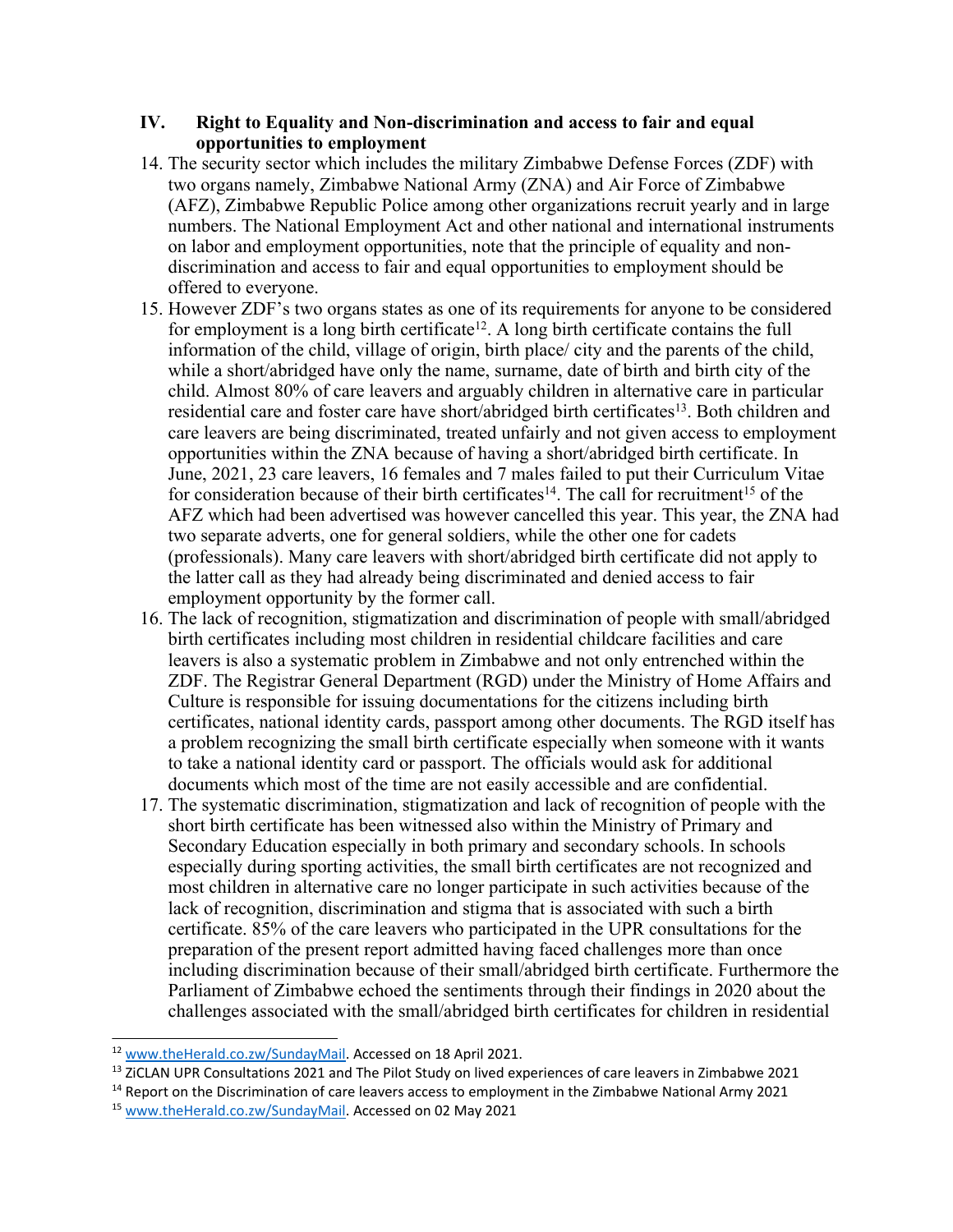care like, lack of recognition, discrimination and stigma among other 16 .

#### **Recommendations**

- 18. We recommend the Government of Zimbabwe to:
	- . **Encourage the Ministry of Defense and War Veterans which the Zimbabwe National Army is in, to remove its discriminatory practices when employing.**
	- $\bullet$  **Engage other government ministries, through the Ministry of Public Service, Labor and Social Welfare to resolve the systematic discrimination, stigmatization and lack of recognition of the small birth certificate.**
	- **Issue children in alternative care especially in residential care and foster care with long birth certificates.**

### **V. Right to Social Security**

- 19. The Constitution of Zimbabwe Section  $30^{17}$  provides that the state must take practical measures within the limits of the resources available to it, to provide social security and social care to those who are in need.
- 20. We commend the GoZ for measures to ensure social security such as the Harmonized Social Cash Transfers, BEAM and social welfare grants for Orphans and Vulnerable Children including (children in residential care and foster care). Financing for alternative care is supposed to be covered by the budget line on Children in Difficult Circumstances Fund (CDCF) which is popularly known as per capital grant. Each child with <sup>a</sup> valid court order receives ZW\$1 500 which is equivalent to USD\$12.85<sup>18</sup> per month to cover school fees, purchase of food, paymen<sup>t</sup> of utility bills etc. Unfortunately this budget line is not well financed to meet the needs in the country and the amount is not adequate at all, and grossly insufficient. GoZ provides child per capita and administrative grants and other forms of support to residential childcare facilities on an irregular basis<sup>19</sup>.
- 21. According to the Zimbabwe Statistics Agency (2020), the changes in the cost of living especially basket of goods and services consumed by an average urban household of 5 people had increased by 953.36% in April 2020 as compared to 810.40% in April 2019<sup>20</sup> . Consequently, residential child care facilities and foster parents increasingly find it difficult to provide for the basic needs of institutionalized children due to inflationary pressures.

### **Recommendations**

- 22. We recommend the Government of Zimbabwe to:
	- $\bullet$  **Increase and regularly provide support towards alternative care in particular residential child care facilities and foster care.**

<sup>&</sup>lt;sup>16</sup> [www.parly.gov.zw/hansard/14](http://www.parly.gov.zw/hansard/14%20July2020) July2020.

<sup>&</sup>lt;sup>17</sup> Constitution of Zimbabwe Amendment (No. 20) Act 2013 Section 30

<sup>&</sup>lt;sup>18</sup> Using the weekly auction official exchange rate of USD\$1:\$83.5 ZW (06/29/2021) – Reserve Bank of Zimbabwe 2021

<sup>&</sup>lt;sup>19</sup> [www.parly.gov.zw/hansard/14](http://www.parly.gov.zw/hansard/14%20July2020) July2020.

<sup>&</sup>lt;sup>20</sup> The Consumer Price Index Monthly Report March and April 2020, Zimbabwe Statics Agency 2020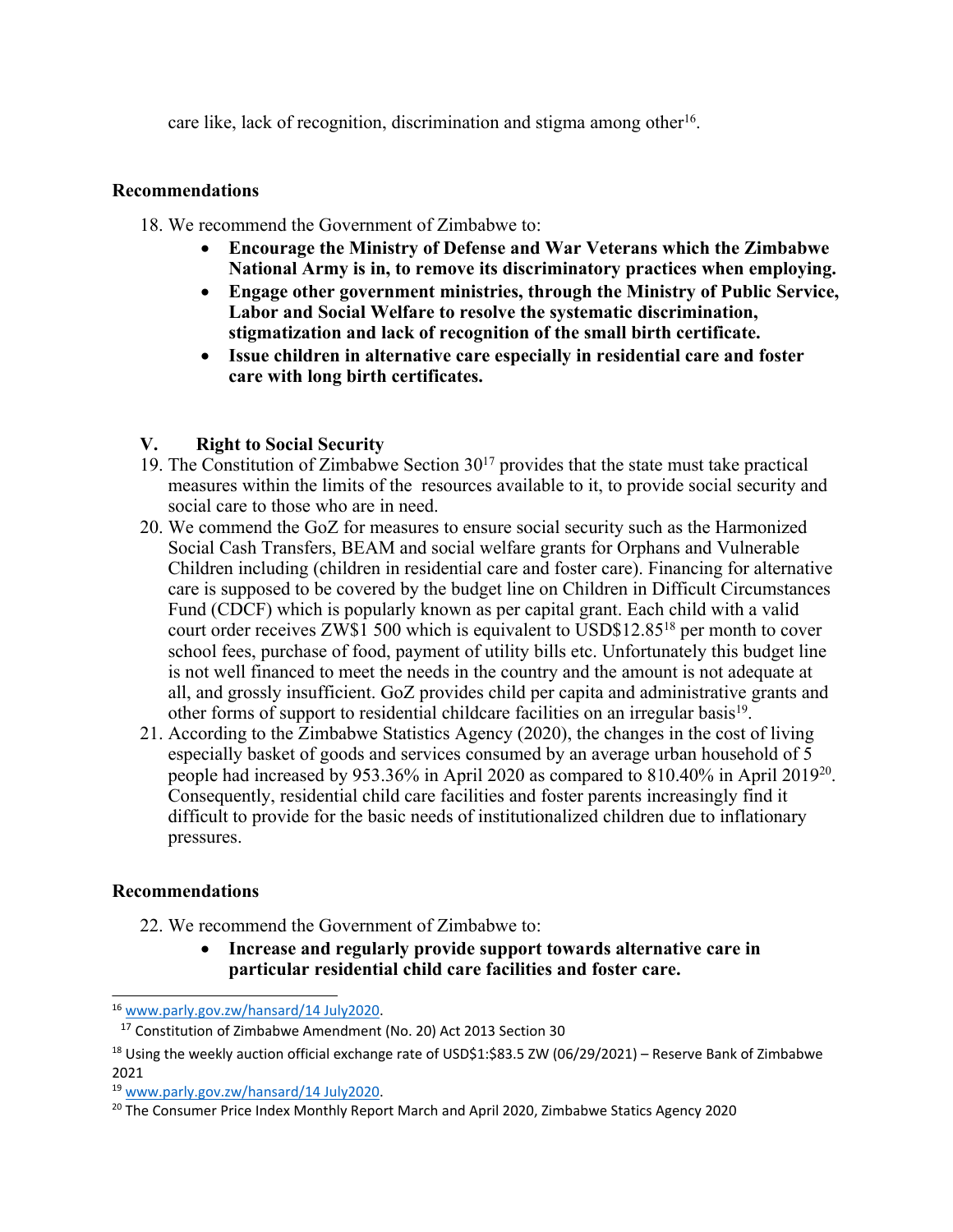- **Include all children in residential childcare facilities and foster care on Basic Education Assistance Module for the children to have access to education.**
- $\bullet$  **Review and adjust regularly the Children in Difficult Circumstances Fund given to children using the Consumer Price Index reports.**

## **VI. Right to survival and development**

- 23. While the GoZ is signatory to the UNCRC and adheres to the UN Guidelines on Alternative Care, it has domesticated after care suppor<sup>t</sup> through the National Residential Child Care Standards (2010). Section 6 notes "an exit plan should be contained in the child'<sup>s</sup> file in order to continue the development of the child beyond 18 years". However "the governmen<sup>t</sup> of Zimbabwe has no policy and national programs for young people who have left residential care in Zimbabwe"<sup>2122</sup>. GoZ through the Department of Social Development (DSD) discharges children at the age of 18 years from residential care without offering any aftercare suppor<sup>t</sup> for their continuation of survival and development. This has made many care leavers to resort to social ills like crime, early marriages, child marriages, prostitution, beggaring, among other to survive.
- 24. Once <sup>a</sup> discharge letter has been written by DSD, most of the important suppor<sup>t</sup> including accommodation and educational suppor<sup>t</sup> is stopped. The number of both registered and unregistered residential child care facilities has been increasing with 54 being recorded in  $2004^{23}$ , while 102 in 2014<sup>24</sup>and unofficial by 2020 more than 415<sup>25</sup>. The official number of care leavers being discharged per year has not been recorded yet, but according to the consultation with care leavers in preparation of this report, an estimate of about  $250 - 350$ care leavers are discharged per year in Zimbabwe<sup>26</sup> .
- 25. Section 30 of the Constitution of Zimbabwe provides for safety nets for all vulnerable groups in the society. The Sustainable Development Goals and the Africa'<sup>s</sup> Agenda 2063, have <sup>a</sup> mantra of leaving no one behind in the development agenda and arena. The GoZ has developed <sup>a</sup> national trajectory of "A Prosperous and Empowered Upper Middle Income Society by 2030"<sup>27</sup> . In the National Development Strategy 1 (2020), social protection have been noted as one of the pillars. However the document identifies vulnerable groups to be targeted which are "persons with disabilities, children and the elderly"<sup>28</sup>. Care leavers have been left out and have not been identified as a vulnerable group in need of assistance in line with international, continental and national instruments and policies.

### **Recommendations**

26. We recommend the Government of Zimbabwe to:

<sup>&</sup>lt;sup>21</sup> [www.parly.gov.zw/hansard/14](http://www.parly.gov.zw/hansard/14%20July2020) July2020.

<sup>&</sup>lt;sup>2222</sup> Children in Residential Care, The Zimbabwean Experience 2004

<sup>&</sup>lt;sup>23</sup> Children in Residential Care, The Zimbabwean Experience 2004

<sup>&</sup>lt;sup>24</sup> National Baseline Survey on children in need of parental care (Residential Child Care Facilities) 2014

<sup>&</sup>lt;sup>25</sup> Assessment Report of the alternative care system for children in Zimbabwe 2015

<sup>&</sup>lt;sup>26</sup> ZiCLAN UPR Consultations 2021.

<sup>&</sup>lt;sup>27</sup> National Development Strategy 1, January 2021 – December 2025, Ministry of Finance and Economic Development 2020